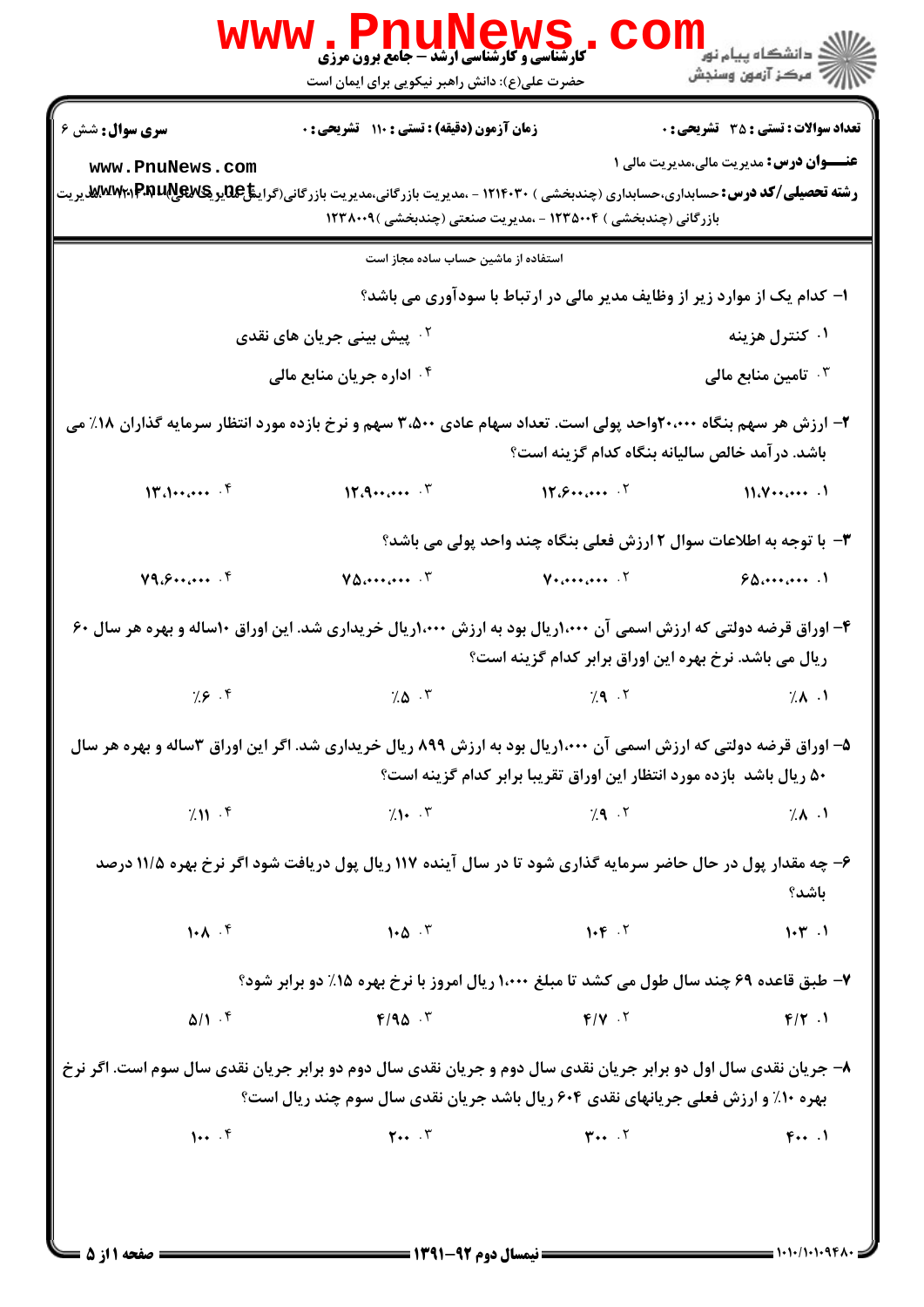|                               | حضرت علی(ع): دانش راهبر نیکویی برای ایمان است |                                                                                                                                                                                                      | رانشگاه پيام نور دا<br>ا <mark>ر</mark> ≫ مرکز آزمون وسنجش |
|-------------------------------|-----------------------------------------------|------------------------------------------------------------------------------------------------------------------------------------------------------------------------------------------------------|------------------------------------------------------------|
| <b>سری سوال :</b> ۶ شش        | زمان آزمون (دقیقه) : تستی : ۱۱۰٪ تشریحی : ۰   |                                                                                                                                                                                                      | <b>تعداد سوالات : تستی : 35 - تشریحی : 0</b>               |
| www.PnuNews.com               |                                               | <b>رشته تحصیلی/کد درس:</b> حسابداری،حسابداری (چندبخشی ) ۱۲۱۴۰۳۰ - ،مدیریت بازرگانی،مدیریت بازرگانی(گرای <b>نتاچیدیکیپیپیچی</b><br>ا<br>بازرگانی (چندبخشی ) ۱۲۳۵۰۰۴ - ،مدیریت صنعتی (چندبخشی )۱۲۳۸۰۰۹ | <b>عنـــوان درس:</b> مدیریت مالی،مدیریت مالی ۱             |
|                               |                                               | ۹- ارزش فعلی اقساط دائمی به مبلغ۱۰۰ریال در سال با نرخ بهره ۱۰٪ برابر است با:                                                                                                                         |                                                            |
| $H_{\text{tot}}$ . $\uparrow$ | ۴ . ۱۰ به توان ۴                              | $97/\Delta$ .                                                                                                                                                                                        | $\lambda$                                                  |
|                               |                                               | +ا– نرخ بازده مورد انتظار سرمایه گذاران در بازار سهام از کدام یک از موارد زیر متاثر است؟                                                                                                             |                                                            |
|                               | <sup>۲ .</sup> قیمت آتی سهام                  |                                                                                                                                                                                                      | ۰۱ عدم اطمینان در دریافت سود سهام                          |
|                               | ۰۴ همه موارد                                  |                                                                                                                                                                                                      | ۰۳ مخاطره نرخ بهره                                         |
|                               |                                               | 11– هر چه قیمت پرداختی بابت خرید اوراق بهادار  باشد، نرخ بهره یا بازده دریافتی حاصل از خرید این اوراق است.                                                                                           |                                                            |
| ۰۴ گزينه الف و ب              | بیشتر، کمتر $\cdot^{\mathsf{v}}$              | ۰ <sup>۲</sup> بیشتر، بیشتر                                                                                                                                                                          | ۰۱ کمتر، کمتر                                              |
|                               |                                               | ۱۲- هر چه مخاطره اوراق بهادار  باشد، جایزه پذیرش آن  است.                                                                                                                                            |                                                            |
| ۰۴ گزینه الف و ب              | بیشتر، کمتر $\cdot^{\mathsf{v}}$              | ۰ <sup>۲</sup> بیشتر، بیشتر                                                                                                                                                                          | ۰۱ کمتر، کمتر                                              |
|                               |                                               |                                                                                                                                                                                                      | ۱۳- فرضیه بازار کارا بیان می کند که:                       |
|                               |                                               | ۰۱ همه بازارها منعکس کننده همه اطلاعات هستند.                                                                                                                                                        |                                                            |
|                               |                                               | <sup>۲</sup> . بازارها در ارتباط با برخی اطلاعات،کارآمد است.                                                                                                                                         |                                                            |
|                               |                                               | ۰ <sup>۳</sup> در بازار اوراق بهادار،اطلاعات مالی به سرعت انتشار می یابد و فوراً بر قیمت اوراق بهادار تاثیر می گذارد.                                                                                |                                                            |
|                               |                                               | ۰ <sup>۴</sup> به دلیل نبود اطلاعات،گروهی از سرمایه گذاران می توانند از این فرصت جهت منافع خود استفاده کنند.                                                                                         |                                                            |
|                               |                                               | ۱۴- چنانچه نرخ رشد سود و نرخ بازده مورد انتظار به ترتیب ۶ و ۱۶ درصد باشد و قیمت سهام در حال حاضر ۲۰۰ ریال باشد،                                                                                      | سود مورد انتظار برابر خواهد بود با:                        |
| ۰۴ مند ۲،۰۰۰ ريال             | ۰۰ ۲۰۰ ريال                                   | ۲۰ ۲۰ریال                                                                                                                                                                                            | ۰۱ ۱۲۰ریال                                                 |
|                               |                                               | ۱۵- سهام شرکتی به قیمت ۲۰ ریال خریداری می شود. بعد از یکسال ۱ ریال سود دریافت می شود و سهام به قیمت ۲۳ ریال<br>فروخته می شود. درآمد حاصل از این خرید و فروش چند ریال است؟                            |                                                            |
| ۰۴ ریال                       | ريال ۳ $\cdot$ ۳                              | ۲۰۲ ریال                                                                                                                                                                                             | ۰۱ ریال                                                    |
|                               |                                               | ۱۶- اگر سود سهام درپایان سال اول ۱۰ ریال و نرخ رشد ۶ درصد باشد آنگاه سود سهام در سال پنجم چند ریال است؟                                                                                              |                                                            |
| $17/TA$ .                     | $17/57$ .                                     | $11/\Delta\lambda$ .                                                                                                                                                                                 | 11/91.1                                                    |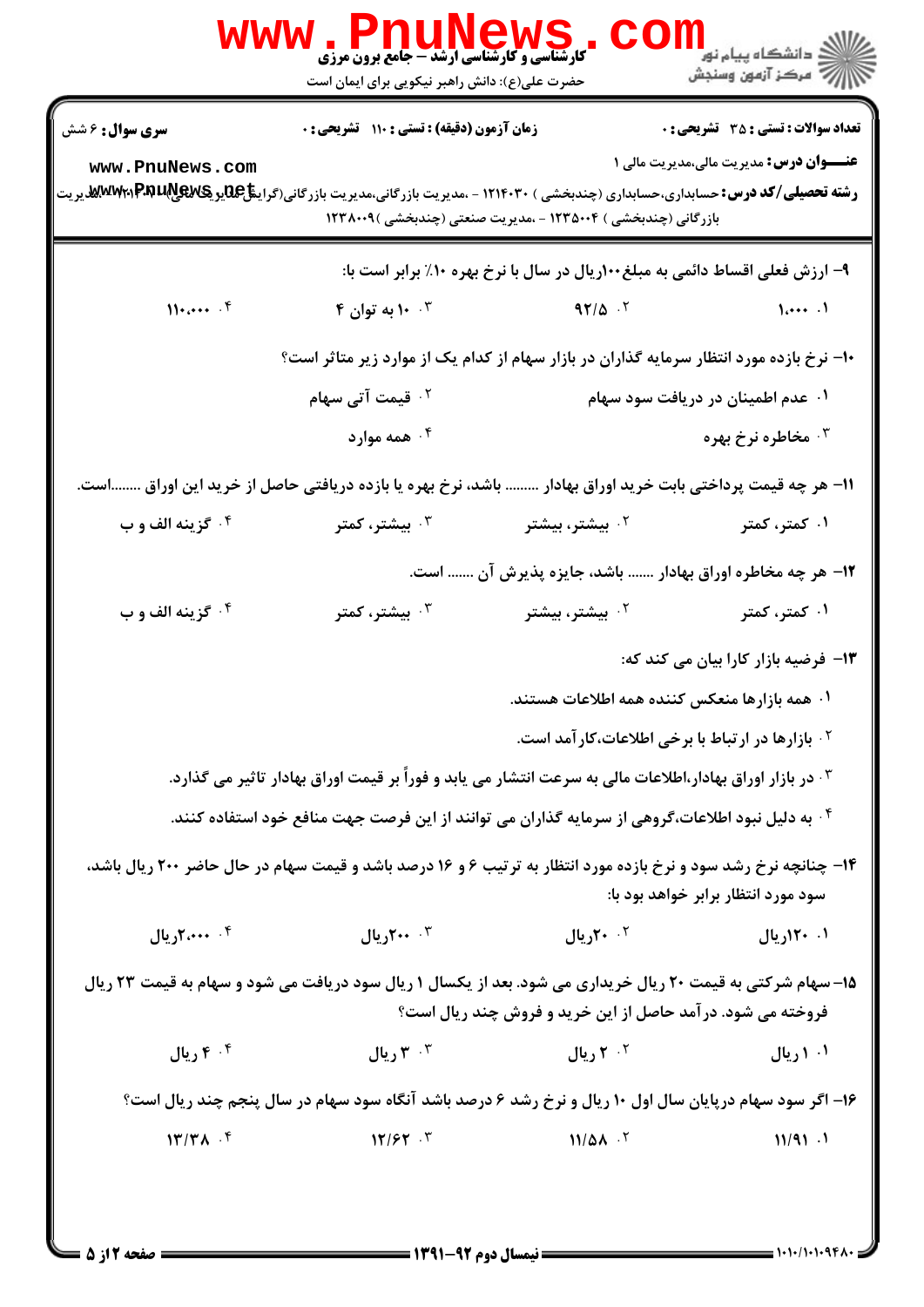

 $7/10$   $8/10$   $1/10$   $1/10$   $1/10$   $1/10$   $1/10$   $1/10$   $1/10$   $1/10$   $1/10$   $1/10$   $1/10$   $1/10$   $1/10$   $1/10$   $1/10$   $1/10$   $1/10$   $1/10$   $1/10$   $1/10$   $1/10$   $1/10$   $1/10$   $1/10$   $1/10$   $1/10$   $1/10$   $1/10$   $1/10$   $1/1$  $7.70$   $7.7$   $7.7$   $7.7$ . . . .

 $7.10 \cdot$   $7.7 \cdot \cdot$   $7.7 \cdot \cdot$ 

**۲۰**- با توجه به داده های زیر ریسک پرتفو را محاسبه کنید.

|               |                               |                                                                               |                | ┈                   |       |
|---------------|-------------------------------|-------------------------------------------------------------------------------|----------------|---------------------|-------|
|               |                               | مبلغ سرمایه گذاری (ریال)   بازده مورد انتظار     انحراف معیار    ضریب همبستگی |                |                     | شر کت |
|               |                               |                                                                               |                | $F \cdot A$         | لف    |
|               |                               | 7.۱۲                                                                          |                | $8 \cdot 1 \cdot 1$ |       |
| $4.0 \cdot 5$ | $\mathbf{r} \cdot \mathbf{r}$ |                                                                               | $7/\Delta 1.7$ |                     | ۰۱ صف |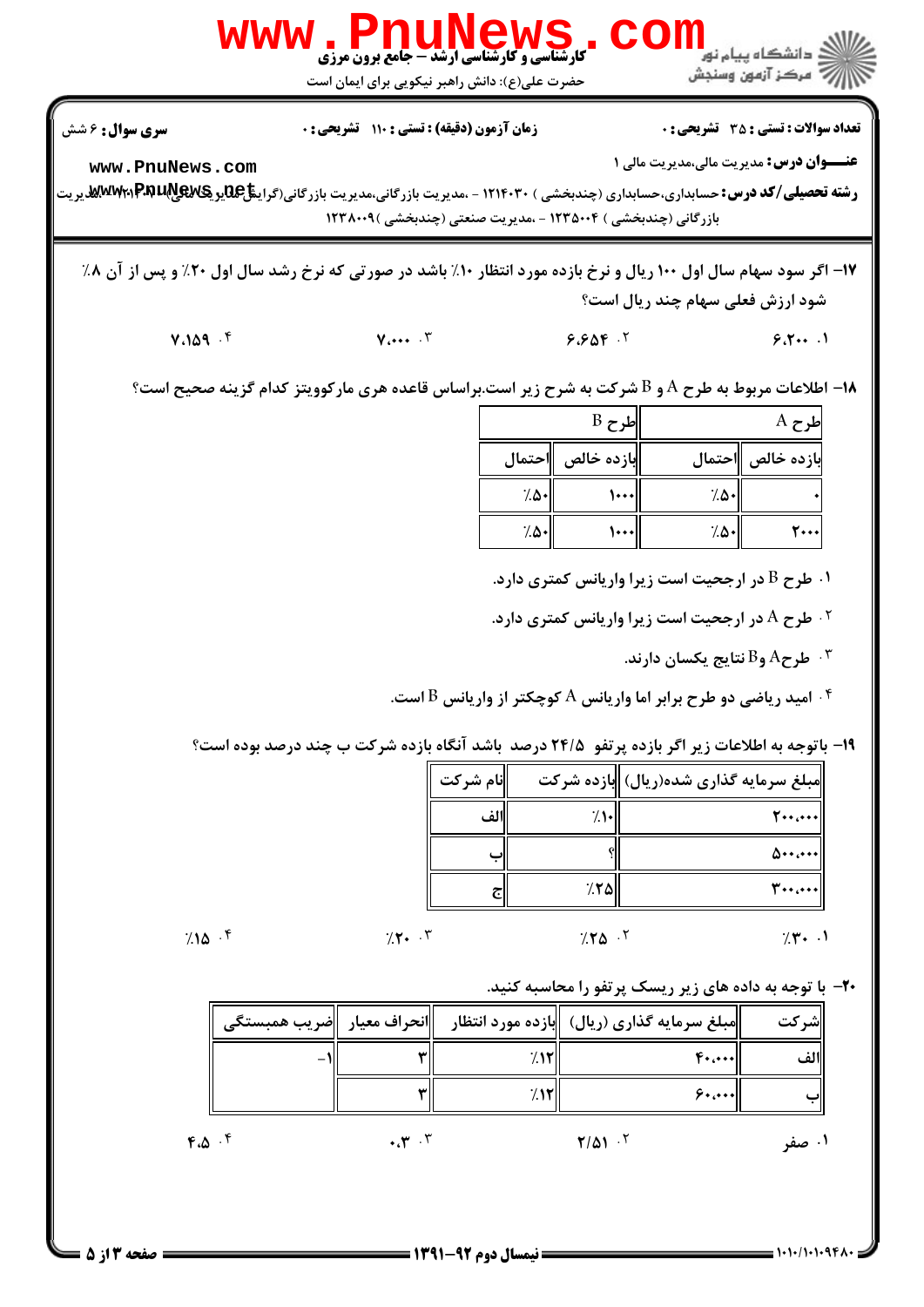|                                                                                                                                                                                                                          | <b>WWW.PNUNEWS</b><br><b>ً کارشناسی و کارشناسی ارشد- جامع برون مرزی</b><br>حضرت علی(ع): دانش راهبر نیکویی برای ایمان است                                                          |                                                   | COI                                                 | <mark>ڪ دانشڪاه پيام نور ■</mark><br>  <i>  &gt;</i> مرکز آزمون وسنجش |  |
|--------------------------------------------------------------------------------------------------------------------------------------------------------------------------------------------------------------------------|-----------------------------------------------------------------------------------------------------------------------------------------------------------------------------------|---------------------------------------------------|-----------------------------------------------------|-----------------------------------------------------------------------|--|
| <b>سری سوال :</b> ۶ شش                                                                                                                                                                                                   | زمان آزمون (دقیقه) : تستی : ۱۱۰ تشریحی : ۰                                                                                                                                        |                                                   |                                                     | <b>تعداد سوالات : تستی : 35 - تشریحی : 0</b>                          |  |
| www.PnuNews.com<br><b>رشته تحصیلی/کد درس:</b> حسابداری،حسابداری (چندبخشی ) ۱۲۱۴۰۳۰ - ،مدیریت بازرگانی،مدیریت بازرگانی(گراین <del>تا</del> £یدیگیهیالآباد)WWW،هدیریت                                                      | بازرگانی (چندبخشی ) ۱۲۳۵۰۰۴ - ،مدیریت صنعتی (چندبخشی )۱۲۳۸۰۰۹                                                                                                                     |                                                   |                                                     | <b>عنـــوان درس:</b> مدیریت مالی،مدیریت مالی ۱                        |  |
|                                                                                                                                                                                                                          | <b>۲۱</b> - شواهد تجربی نشان می دهد اغلب سرمایه گذاران در بازار سرمایه چگونه اند؟                                                                                                 |                                                   |                                                     |                                                                       |  |
| ۰۴ ریسک گریز                                                                                                                                                                                                             | مستقل $\cdot$ "                                                                                                                                                                   |                                                   | <sup>۰۲</sup> بی تفاوت                              | ۰۱ ریسک پذیر                                                          |  |
|                                                                                                                                                                                                                          | 22- با افزایش نرخ مالیات، نرخ بهره مؤثر وامها و نرخ سهام ممتاز چه تغییری می کند؟                                                                                                  |                                                   |                                                     |                                                                       |  |
| ۰ <sup>۴</sup> کمتر - بدون تغییر                                                                                                                                                                                         | بیشتر – کمتر $\cdot$ $^{\mathsf{v}}$                                                                                                                                              | ۰ <sup>۲</sup> کمتر - بیشتر                       |                                                     | ۰۱ بیشتر – بدون تغییر                                                 |  |
|                                                                                                                                                                                                                          | <b>۲۳</b> - با توجه به اطلاعات زیر هزینه سرمایه شرکت چقدر است؟(نرخ مالیات۳۰٪ می باشد)                                                                                             |                                                   |                                                     |                                                                       |  |
|                                                                                                                                                                                                                          | نرخ بهره در شرایط عادی                                                                                                                                                            | ∥رزش بازار                                        | ارزش اسمی                                           | ∥شرح                                                                  |  |
|                                                                                                                                                                                                                          | 7.1<br>7.7.                                                                                                                                                                       | $\left\  \cdots \right\ $<br>$T\Delta\cdot\cdots$ | 9<br>$\mathbf{y} \cdot \mathbf{y} \cdot \mathbf{y}$ | اوراق قرضه<br>  سهام ممتاز                                            |  |
|                                                                                                                                                                                                                          | ۸۵۱٪                                                                                                                                                                              | $\ \mathbf{r}\mathbf{r}\cdot\mathbf{r}\ $         | $\mathsf{N}\cdot\mathsf{C}\cdot\cdot\cdot$          | سهام عادی                                                             |  |
| 10/9.7                                                                                                                                                                                                                   | 18/1.7                                                                                                                                                                            | $10/5F$ .                                         |                                                     | 18/44.1                                                               |  |
| ۲۴- در ترکیب منابع مالی شرکت الف، سهام عادی حدود ۴۰٪ این منابع را تشکیل می دهد. اگر نرخ رشد سالانه۴٪ ، سود نقدی<br>سال آینده ۱۵۰ ریال و قیمت بازار سهام ۱۵۰۰ریال باشد، سهم سهام عادی از هزینه سرمایه ًشرکت کدام است؟     |                                                                                                                                                                                   |                                                   |                                                     |                                                                       |  |
|                                                                                                                                                                                                                          | $\bullet$ / $\bullet$ / $\bullet$ / $\bullet$ / $\bullet$ / $\bullet$ / $\bullet$ / $\bullet$ / $\bullet$ / $\bullet$ / $\bullet$ / $\bullet$ / $\bullet$ / $\bullet$ / $\bullet$ |                                                   |                                                     | $\cdot$ / $\cdot$ $f \wedge$ $\cdot$                                  |  |
|                                                                                                                                                                                                                          | ۲۵- ارزش سهام ممتازی که سالیانه ۵۰،۰۰۰(ویال سود پرداخت می کند با نرخ بازده ۱۲ درصد چند ریال است؟                                                                                  |                                                   |                                                     |                                                                       |  |
| $f \wedge \cdots$ $f$                                                                                                                                                                                                    | $FF_{i+1}$ .                                                                                                                                                                      |                                                   |                                                     | 1. ۶۶۶٬۶۶۶                                                            |  |
| ۲۶- فروش شرکت نسبت به گذشته ۹۰،۰۰۰ریال افزایش و هزینه های جدید نسبت به گذشته ۳۰،۰۰۰ ریال کاهش داده شده<br>است.اگر نرخ مالیات۲۰٪ باشد گردش وجوه نقد چه میزان تغییر داشته است؟                                             |                                                                                                                                                                                   |                                                   |                                                     |                                                                       |  |
| FA                                                                                                                                                                                                                       | $YF_{i} \cdots Y$                                                                                                                                                                 |                                                   | $VT_{i} \cdots$ . $\zeta$                           | 981                                                                   |  |
| ۲۷- کدام روش،ارزش زمانی پول را در نظر نمی گیرد؟                                                                                                                                                                          |                                                                                                                                                                                   |                                                   |                                                     |                                                                       |  |
|                                                                                                                                                                                                                          | ۰ <sup>۲</sup> ارزش فعلی خالص                                                                                                                                                     |                                                   |                                                     | ۰۱ نرخ بازده حسابداری                                                 |  |
|                                                                                                                                                                                                                          | ۰ <sup>۴</sup> نرخ بازده داخلی                                                                                                                                                    |                                                   |                                                     | شاخص سودآوری $\cdot^{\mathtt{w}}$                                     |  |
| ۲۸– بهای خرید یک دستگاه ماشین ۹۰۰٬۰۰۰ریال، هزینه حمل ماشین خریداری شده ۱۰۰٬۰۰۰ریال ، هزینه نصب و راه اندازی<br>۲۰۰،۰۰۰ ریال ،ارزش اسقاط ۱۰۰،۰۰۰ ریال ،عمر مفید ۵سال و نرخ مالیات ۱۰٪ می باشد.هزینه استهلاک چند ریال است؟ |                                                                                                                                                                                   |                                                   |                                                     |                                                                       |  |
| $y_{\cdots}, \cdots, y$                                                                                                                                                                                                  | $\Upsilon F$ + $\cdots$ $\Upsilon$                                                                                                                                                |                                                   | $\Upsilon\Upsilon$ $\Upsilon$                       | $\lambda$                                                             |  |

 $= 1.1 - 11.1 - 951$